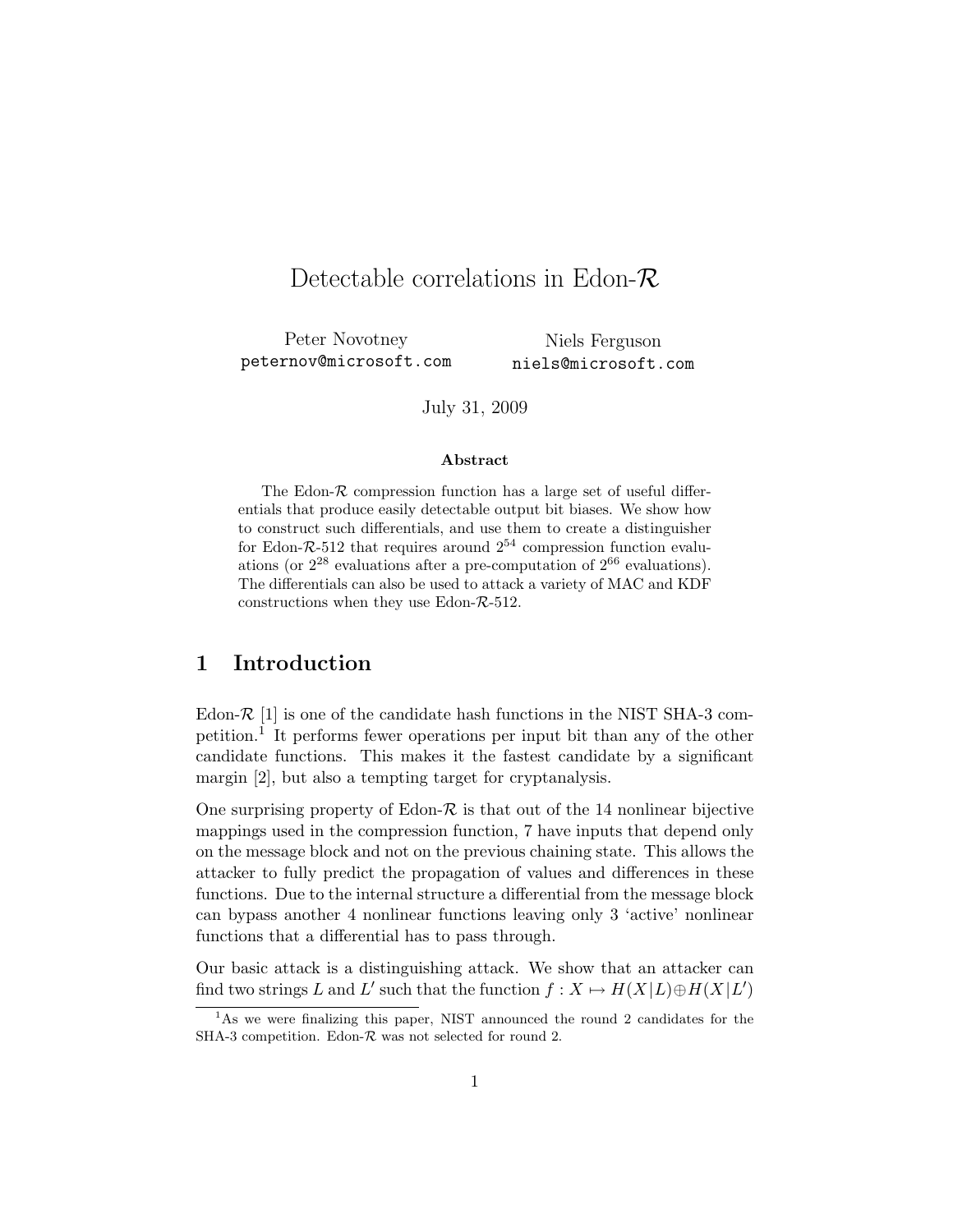has easily detectable biases when  $H$  is the Edon- $\mathcal R$  hash function. For an ideal hash function, *f* behaves like a random mapping and does not have biases.

The attack can be extended to recover the intermediate hash state just before the last block, which breaks a number of common usage patterns for hash functions such as some KDF and MAC constructions.

## **2 An overview of Edon-***R*

We give a short overview of those parts of Edon-*R* that are used in our attack. More details can be found in the Edon- $\mathcal R$  specifications [1].

Let  $n \in \{256, 512\}$  be the output size of the hash function. (The other output sizes are simple variations of these two sizes, which we will ignore.)

Given a message M the first step is to pad it. We append a single '1' bit, and as many '0' bits as needed to make the length 2*n−*64 mod 2*n*. We then append the length of *M* as a 64-bit integer to get a padded message whose length is a multiple of 2*n* bits.

The padded message is split into 2*n*-bit blocks  $M_0, \ldots, M_{k-1}$  where  $k =$  $\lceil$ (length $(M) + 65$ )/2*n*<sup> $\lceil$ </sup>. The blocks are processed by iterating the compression function:

$$
H_0 := \text{some constant}
$$

$$
H_{i+1} := C(H_i, M_i)
$$

The chaining values  $H_i$  are each  $2n$  bits long; the result of Edon- $\mathcal R$  consists of one half of the final chaining value *Hk*.

Our attack involves the last compression function, shown in figure 1. The lines are *n*-bit values; each *n*-bit value is internally represented as a vector of 8 words each of 32 bits (for the  $n = 256$  case) or 64 bits (for the  $n = 512$ case). At the top we have the two halves of the message block  $M_a$  and  $M_b$ . The functions *f* and *g* are nonlinear bijections on *n* bits, and *R* is a function that reversed the order of the 8 words in the vector. The addition boxes represent word-by-word addition. The two halves of the chaining state come in as  $H_a$  and  $H_b$  and the final result of the hash function is  $H$  at the bottom. The colors relate to some details of our attack and can be ignored for the moment.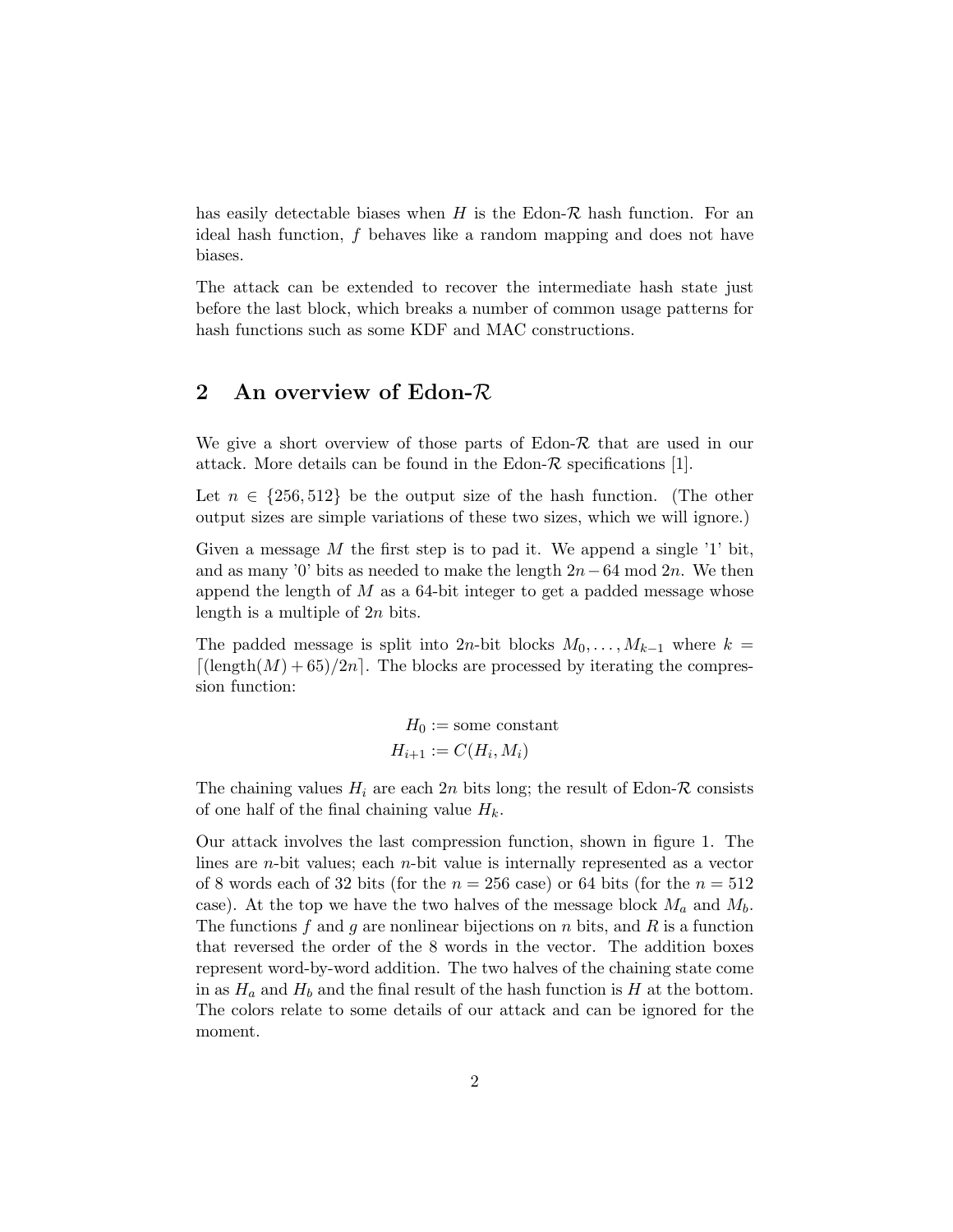

Figure 1: Edon-*R* compression function

The *f* and *g* functions are the nonlinear elements used in Edon-*R*. They have limited diffusion; each input bit will affect at least 15 of the output bits, but that is nowhere near full diffusion for a 256-bit or 512-bit function.

Our presentation is a little bit different from the one used in the Edon-*R* specifications. The Quasigroup operation  $A * B$  from [1] can be written as  $f(A) + g(B)$  where *f* and *g* can be expressed in terms of the *π* functions from  $[1]$  section 2.1.2 as

$$
f(x) := \pi_1(\pi_2(x))
$$
  

$$
g(x) := \pi_1(\pi_3(x))
$$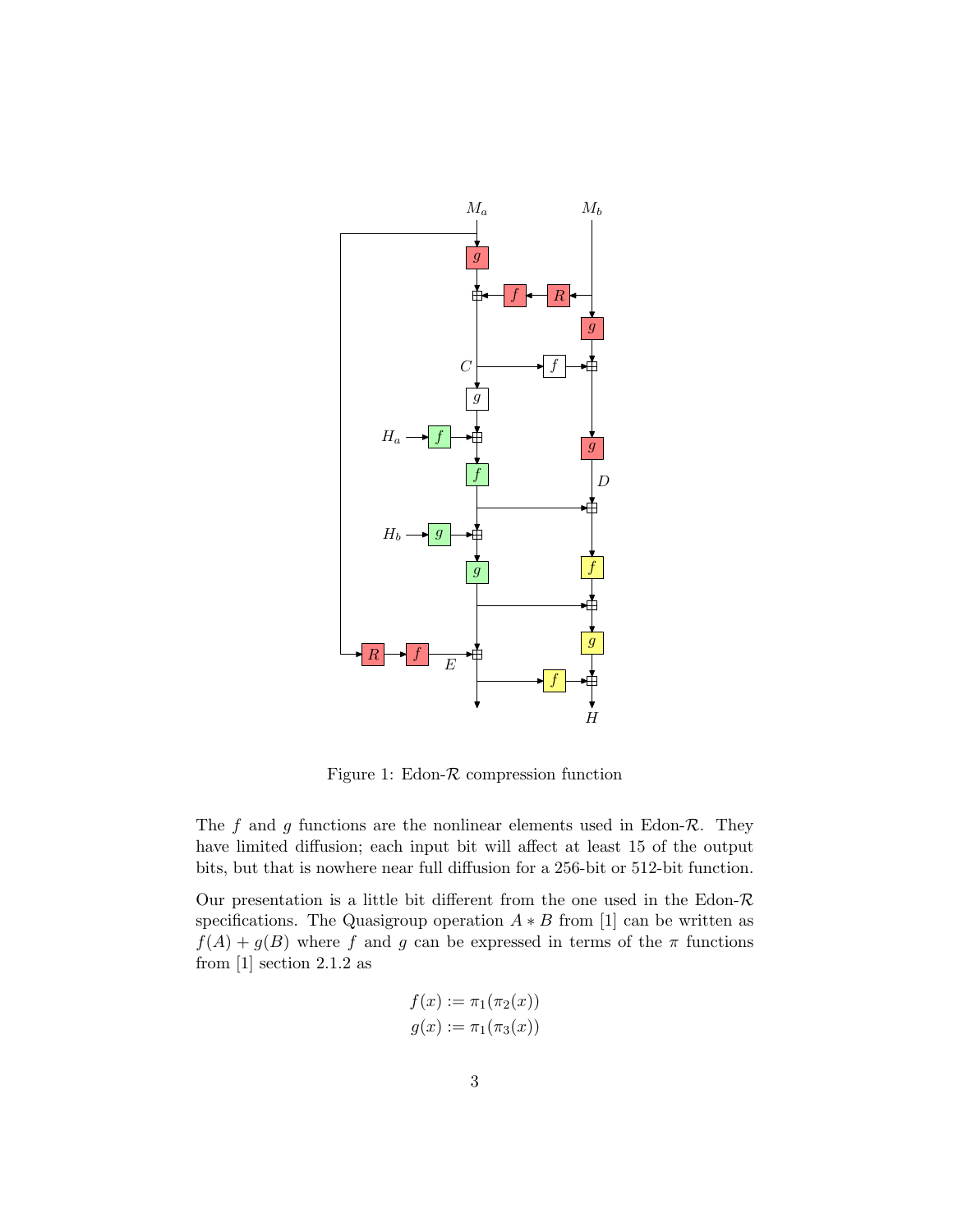These are the *f* and *g* boxes in our figure. In the canonical description there are 16 of these functions. In two cases, the same function is applied twice to the same data; we have optimized that in our figure and have only 14 *f* and *g* functions.

## **3 Our attack**

Our attack is a differential attack. We treat the chaining value  $(H_a, H_b)$  as unknown and try to find a differential from  $(M_a, M_b)$  to *H*. If we can find an input difference that leads to a detectable bias in the output, then we have a distinguishing attack on Edon-*R*.

In more detail, our attack finds a length *m* and two strings *L* and *L ′* such that  $H(X|L) \oplus H(X|L')$  has biased bits when X varies over all *m*-bit strings. We always choose *m* to be a multiple of 2*n*; we can then treat the hashing of *X* as choosing a random chaining value  $(H_a, H_b)$  as chaining input to the last compression function, and the strings *L* consist of the message in the last message block.

We use the names of intermediate values as shown in figure 1. For the differential,  $(H_a, H_b)$  is fixed; *C*, *D*, *E*, and *H* are values in the compression function that processes  $L$ , and  $C'$ ,  $D'$ ,  $E'$ , and  $H'$  values in the compression function that processes *L ′* .

To reduce the mixing of the message and the chaining value we always choose L and L' such that  $C = C'$ . This means that the white functions in the figure have inputs that do not change in our differential. The red Functions have inputs that depend only on the message, which is known. The green functions have inputs that depend only on the chaining value. The three yellow functions are the only ones whose inputs depend on both the message and the chaining value.

#### **3.1 Biases when ignoring the padding**

We first show how we can construct a differential from  $(M_a, M_b)$  to *H* if we ignore the padding that is always part of *Mb*. We choose a random fixed value for *C* and choose low Hamming-weight values for *D* and *D′* . (Thus, *D* and *D′* have most bits set to 0.) As both *f* and *g* are invertible, these values determine  $M_a$ ,  $M_b$ ,  $E$ ,  $M'_a$ ,  $M'_b$ , and  $E'$ .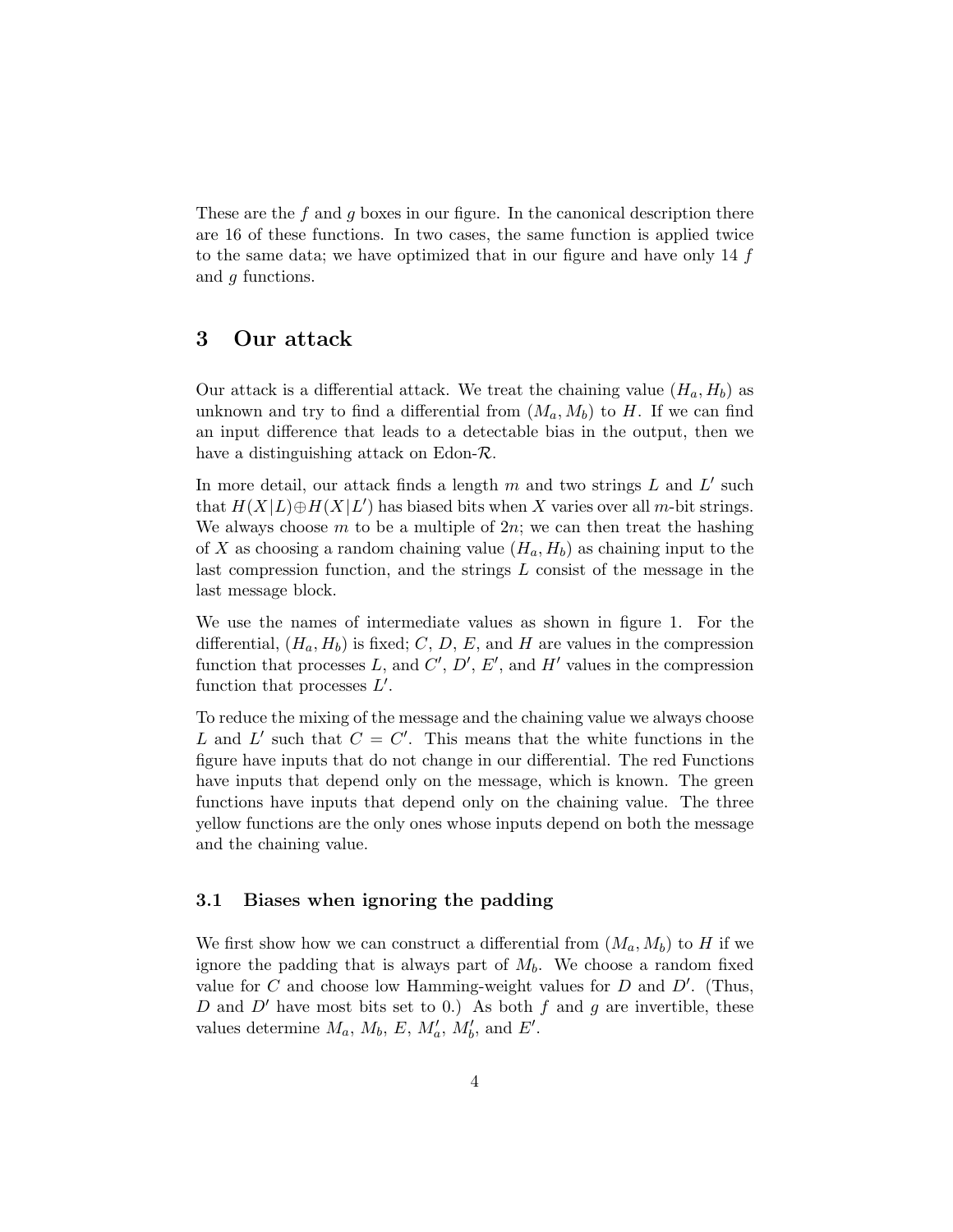| $\overline{w}$ | median bias         | largest bias        |
|----------------|---------------------|---------------------|
| 1              | $\approx 2^{-2.9}$  | $\approx 2^{-1.7}$  |
| $\overline{2}$ | $\approx 2^{-3.6}$  | $\approx 2^{-2.7}$  |
| $\overline{4}$ | $\approx 2^{-5.8}$  | $\approx 2^{-4.6}$  |
| 6              | $\approx 2^{-8.4}$  | $\approx 2^{-6.1}$  |
| 8              | $\approx 2^{-11.6}$ | $\approx 2^{-10.3}$ |
| 10             | $\approx 2^{-13.6}$ | $\approx 2^{-10.9}$ |

Table 1: Biases of the most biased output bit for *D* value of weight *w*

The values  $H_a$  and  $H_b$  represent the intermediate result of hashing the string *X*. To measure biases in  $H(X | L) \oplus H(X | L')$  we choose random values for  $(H_a, H_b)$  and compute the compression function with this chaining value and both  $(M_a, M_b)$  and  $(M'_a, M'_b)$  to get *H* and *H'*. We then look at the bits of  $H \oplus H'$  for biases taken over the random choice of the chaining values.

Our differential consists of two paths; a low Hamming-weight difference from D going down through two functions, and a heavy differential from *E* going through one function. These two differences are combined to give the difference in *H*.

We experimentally measured the biases this produces in Edon-*R*-512. For each maximum weight *w* we ran 10 experiments. In each experiment we chose *C* random, and chose *D* and *D′* randomly in the set of all values with Hamming weight *w*. We then computed the corresponding  $M_a$ ,  $M'_a$ ,  $M_b$ ,  $M'_b$ ,  $E$ , and  $E'$ , and finally computed  $H \oplus H'$  for  $2^{30}$  random values of  $(H_a, H_b)$ . We then measured the bias of the most biased bit. Table 1 reports the median and largest bias of our 10 experiments for each of the maximum weights *w*. For a truly random function, we'd expect one of the 512 output bits to have a bias of around 3.1 standard deviations, which is a bias of 2*−*14*.*<sup>4</sup> for our 2<sup>30</sup> samples. As can be seen, the biases in Edon-*R*-512 are easily detectable. Even the median bias for  $w = 10$  is 5.2 standard deviations away from the mean.

#### **3.2 Dealing with the padding**

The procedure above does not produce an  $M_b$  and  $M'_b$  with suitable padding. We can construct a differential that respects the padding rules using some more computing power.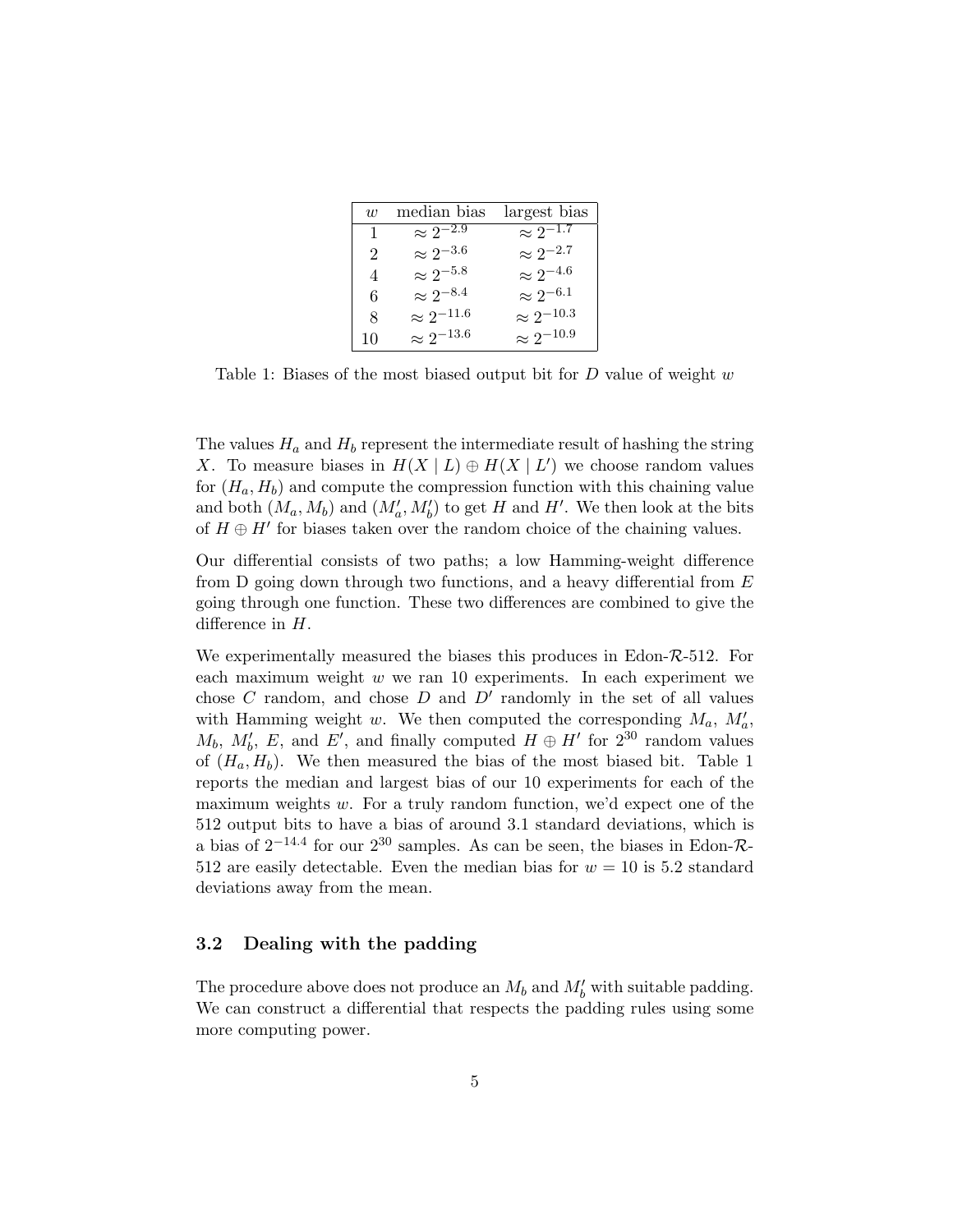| B9E8C2EB4052E4A897599BAE4E429C7015C5D754EA06AE2C1B7BD38706DA9EF4 |
|------------------------------------------------------------------|
| 3329A53CDD47883F63E72A67917E4BBF64983BB7E50B9C0CCBE9A04C23158B5F |
| 28687DBE5D5063EA85AFBDDD839DB59A1AFC715B4469EB056320447244C3B302 |
| 76A1020D19507242CD5E081FBCF17C793366B7D2BE63A285BF333E2F3E119427 |
| 5D57AE8FCA5E979AD6A78D0C4213D42A32DDFE07C394C2F4CD0140A1B44ECEE2 |
| EFEC661C5DB2DA5FA4EF9A40672C7CC679E93CA5207F1C6DCDA6F81C9E7574CF |
| 045CA1D71E9B634E0EA06AA3A4F00F3F73FB75DD3C11194DE92AF59AE360FF9C |
| CBB512243ABAE0A25FBFC6D8412E935B79B15F1188CC225FBF333E2F3E119427 |

Table 2: Trailing strings for *m* = 2851923422810615808 with bias 2*−*6*.*<sup>6</sup>

To get the most freedom, we restrict ourselves to Edon-*R*-512 and always choose our last message block to contain 2*n−*65 bits of message, one padding bit, and 64 bits of length encoding.

If we are given a length *m* for the string *X* then we have a 65-bit restriction on the value of  $M_b$  and  $M'_b$ . We thus expect to have to try  $2^{65}$  different values for *D* before we find one with the right padding value. (There are  $\binom{512}{10} \approx 2^{68}$  values of Hamming-weight 10, so we can use  $w = 10$ .) Another  $2^{65}$  tries will produce a suitable value for  $D'$  so there is a one-off cost of  $2^{66}$ to find suitable *L* and *L ′* for a given length *m*.

Thus, for any length of X that is a multiple of  $2n$  we can, in about  $2^{66}$ operations, find values for *L* and *L ′* that produce easily detectable biases.

If the length *m* is only partially specified or can be freely chosen, we can do better. We choose random *D* values in our low Hamming-weight set and we keep those whose corresponding  $M_b$  has an acceptable length value. (There are 11 bits in  $M_b$  that always have to have an exact value; the padding bit must be '1' and the 10 least significant bits of the length field must encode the integer 1024 *−* 65 = 959.) Once we collect enough suitable values for *D* we will find two that have the same length value.

We implemented this variant with no restriction on the length (other than the 11 bits mentioned above) and for length *m* = 2851923422810615808 found the strings *L* and *L ′* which are shown, including the padding, in table 2. To generate such pairs we have to try  $2^{11}$  values for *D* to generate one valid  $M_b$  value, and then collect  $2^{27}$  valid  $M_b$  values before we get a collision on the 54 remaining length bits. Thus the total computational cost of finding the *L*'s is around 238. This took less than a day on one of our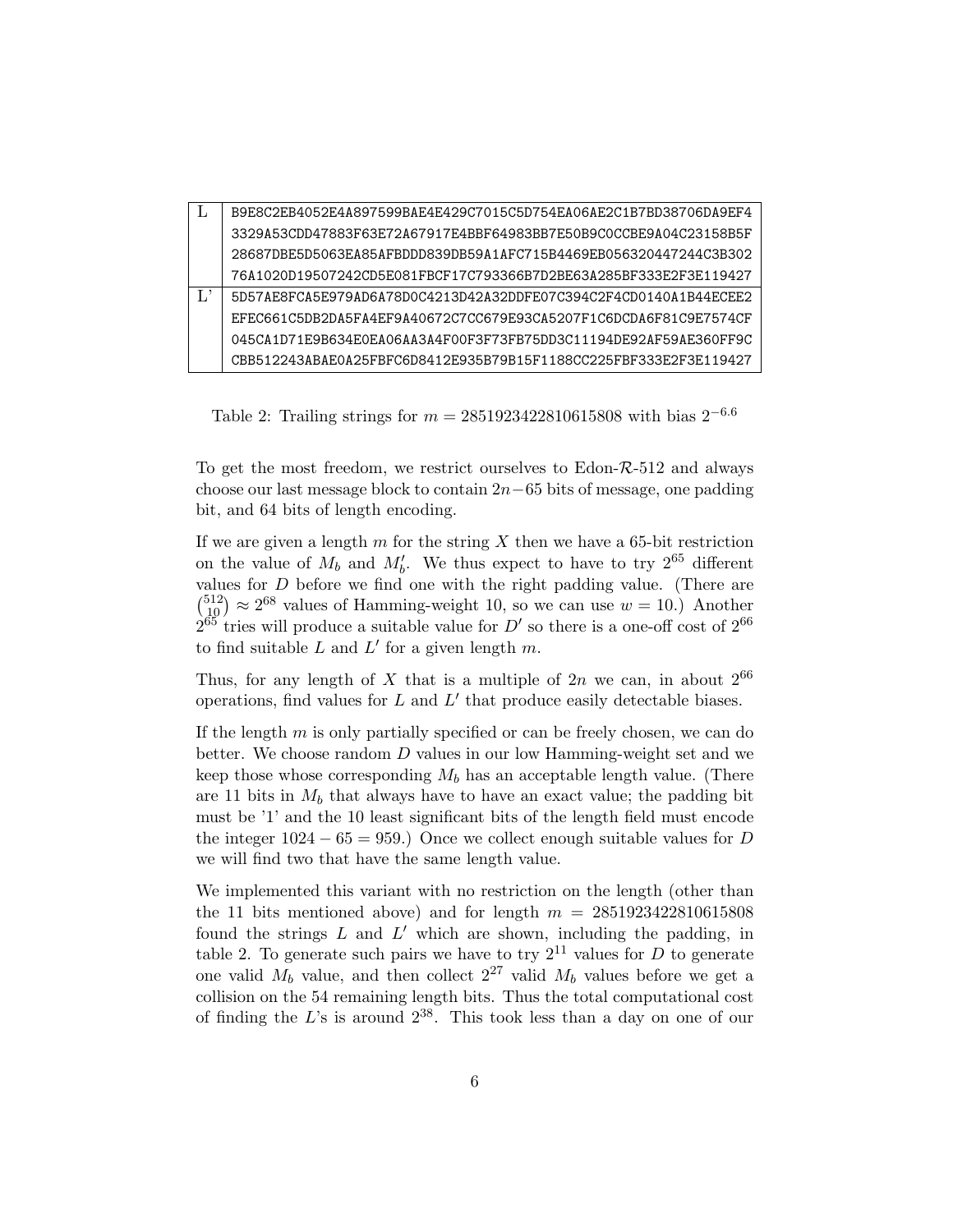home machines. This pair produces an output bias in one bit of 2*−*6*.*<sup>6</sup> .

The bias produced by the *L* values is easily measured by computing just the last block with random chaining inputs. But to measure the bias using only the full hash function requires the hashing of very long *X* values. If we want to minimize the overall cost of creating the *L* values and verifying the bias using the full hash function we can restrict  $m$  to be at most  $2^k$  for some *k*. We have to try  $2^{11+64-k}$  values for *D* to get a valid  $M_b$  value, and then collect  $2^{(k-10)/2}$  valid  $M_b$  values to create the collision on the length value. Finally, detecting a bias of  $2^{-14}$  (for  $w = 10$ ) requires around  $2^{28}$  evaluations each of which uses 2*·*2 *<sup>k</sup>−*<sup>10</sup> block computations for a cost of 2*k*+19. The total cost is thus  $2^{11+64-k+k/2-5} + 2^{k+19} = 2^{70-k/2} + 2^{k+19}$  which is minimal when we choose  $k \approx 34$ . We thus estimate that finding suitable *L* and *L'* values and then detecting the resulting bias on the full hash function can be done in about  $2^{54}$  compression function evaluations.

#### **3.3 Further attacks**

Suppose we have an oracle with an unknown string *K* that is a multiple of 2*n* bits long. On input of a non-empty string *L* the oracle returns  $H(K | L)$ . We can use our differentials to recover the intermediate state after hashing *K*, and thus impersonate the oracle in future.

We use our differentials in the same way differentials are used in key-recovery attacks on block ciphers. We think of  $(H_a, H_b)$  as the 'key', the green functions in figure 1 as the key schedule, and the yellow functions as the block cipher. We generate a large set of differential pairs (*L, L′* ) for the length of *K*. We then guess the value for one or more bits of the last 'round key' (e.g. the output of the lowest green *g* function) and experimentally compute the expected bias for each of our differential pairs for this guess. We then compare that to the actual results. With enough  $(L, L')$  pairs it quickly becomes obvious what the right value is for the key bit. Once we know a few of the key bits, the biases will tend to increase and make our work even simpler.

Our biases for  $w = 1$  are in the order of  $2^{-3}$  so we need around  $2^6$  differential pairs for one bit. (We can choose a new random *C* value for each pair so we don't have to use heavier values for  $D$ .) It costs  $2^{66}$  to produce each differential pair so the total cost of the attack is around  $2^{72}$  per recovered bit. Thus, we expect that the full  $(H_a, H_b)$  state can be recovered in around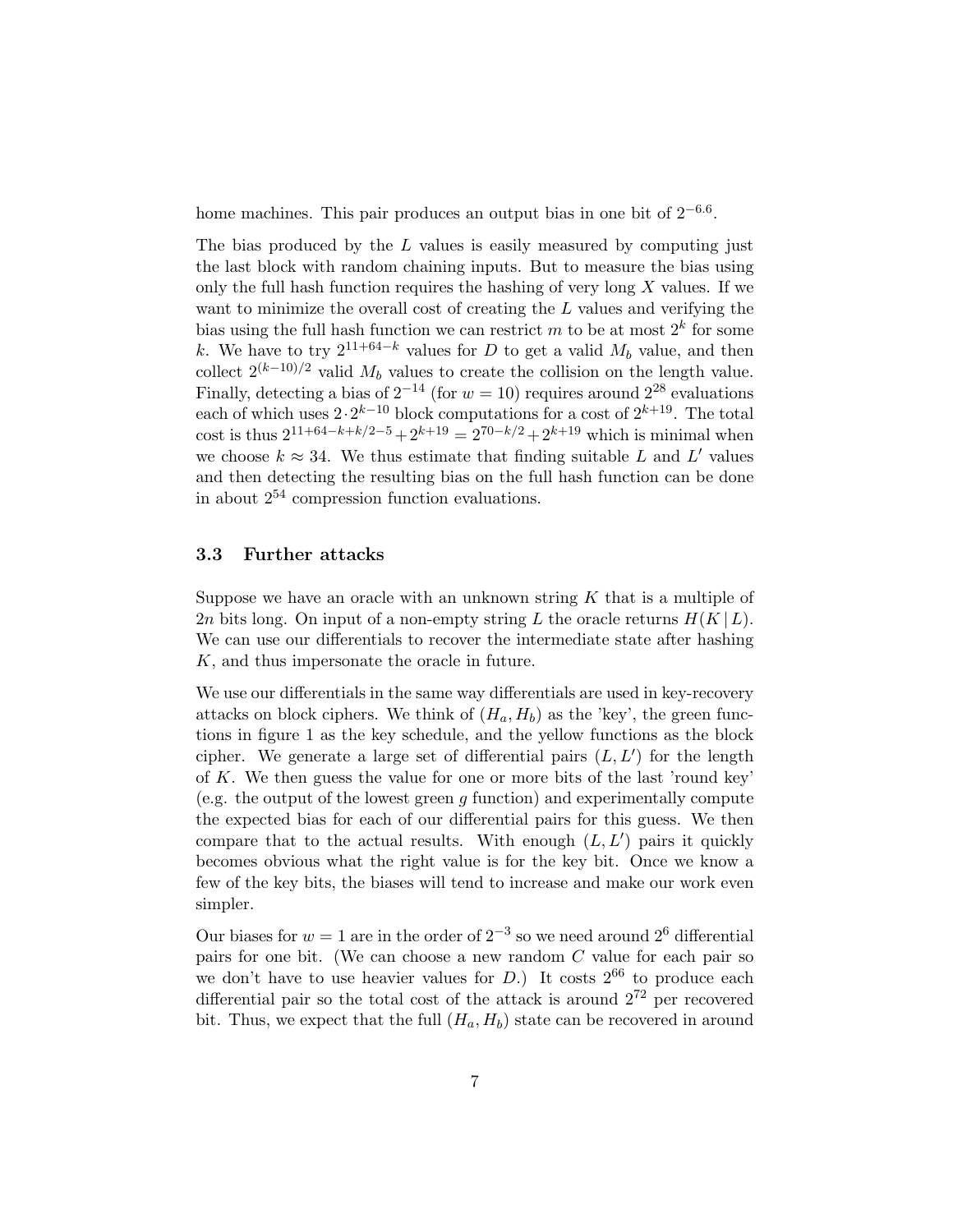$2^{16}$  queries and  $2^{82}$  computational steps.

There are several common constructions that are susceptible to this type of attack. For example, many key derivation functions, including NIST SP800- 56A, can be attacked in this way, giving the attacker the power to compute all derived keys.

Also  $MAC(K, M) := H(K|M)$  is a strong MAC function if *H* is a good hash function, but our attack allows existential forgeries in around  $2^{15}$  queries after a pre-computation of  $2^{82}$  steps when Edon- $\mathcal{R}\text{-}512$  is used as the hash function.

#### **3.4 Edon-***R***-256**

We have not tried our methods on Edon-*R*-256. Because the block size is smaller the diffusion is slightly better, so we expect the workload of the attack to increase somewhat. We think it is likely that applying our techniques to Edon-*R*-256 will result in an attack, but the computational cost might be too large for us to generate an actual example.

#### **3.5 Possible improvements**

Our attack is the result of a very preliminary analysis of Edon-*R*. Rather than study the propagation of differentials through the Edon- $R$  function we used brute computational force to show that correlations exist. This takes less time, but it ignores a lot of the structure of the function, and thus misses out on many opportunities to improve the attack. Below are just some of the areas that we believe improvements can be made in:

- **better differentials** Our choices for *D* and *D′* have been purely random in the set of values with weight *w*, and we have computed the resulting output biases experimentally. Even within the small set of experiments that we ran we found that some differences lead to much higher biases than other differences. A more detailed analysis of the differential propagation will no doubt result in ways of finding better differentials.
- **subtraction vs. xor** We looked at  $H(X | L) \oplus H(X | L')$ , but given that the last operation in the compression function is an addition, it might be interesting to look at  $H(X | L) \boxminus H(X | L')$  where  $\boxminus$  is the word-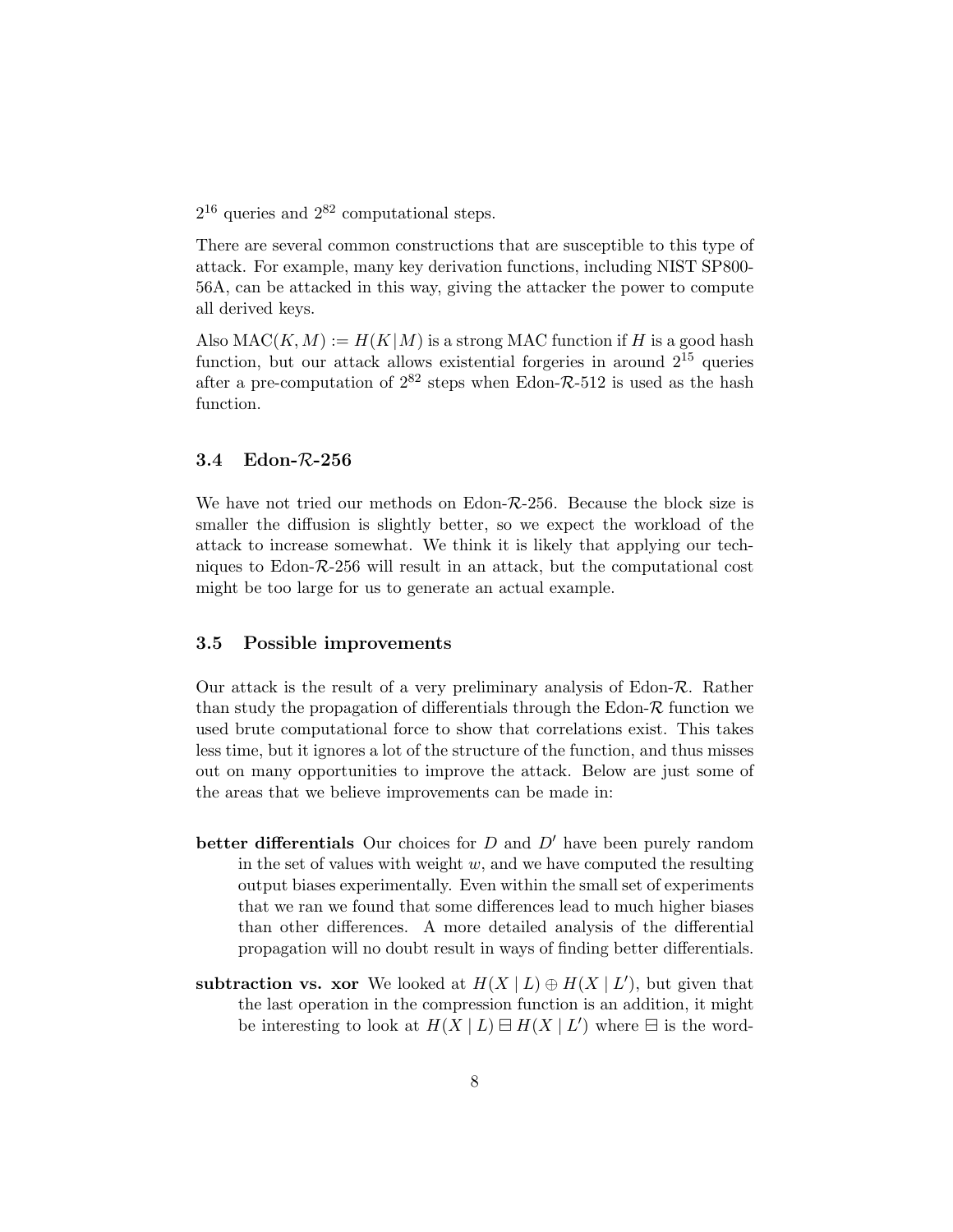wise subtraction. This preserves the group structure of the last mixing operations and might lead to better biases.

- **Multi-bit correlations** For simplicity we have limited ourselves to single bit biases. We expect that analyzing multiple output bits together (e.g. using a  $\chi^2$  test) will produce biases that are more easily detectable.
- **More attention to detail** In several places we ignore details that can help the attacker, or use a simple but pessimistic estimate of the effectiveness of the attack. A more detailed analysis should improve our attacks.

## **4 Comments on Edon-***R*

Looking at figure 1 it is surprising to see how much processing is done on the message block without involving the chaining value. Half of the 14 nonlinear bijections have inputs that do not depend on the chaining value.

If we rewrite Edon- $\mathcal R$  a bit, we can think of the pair  $(g(C), D)$  as the message block. The 7 red and white functions become an expensive message expansion function that computes a third block value *E*. The remaining 7 nonlinear functions perform the actual compression. In this representation the padding rule becomes complicated, but that affects only the last block.

Intuitively this feels like an inefficient use of computational resources. Half the time is spent in the message expansion to compute a single extra block that then affects the output of the compression function almost directly.

Another question is whether it is useful to apply the *f* and *g* functions to  $H_a$  and  $H_b$  respectively. These would be useful if an attacker could get nonrandom patterns in the chaining value, but an attacker that can do that can create non-random patterns in the hash function output too.

An alternate design for a compression function based on 14 nonlinear permutations would be to build a block cipher using a 14-round Feistel network with a very simple key schedule, and run this in one of the standard hashing modes. This would achieve a similar speed as Edon-*R* in software, but it would seem to be much harder to attack.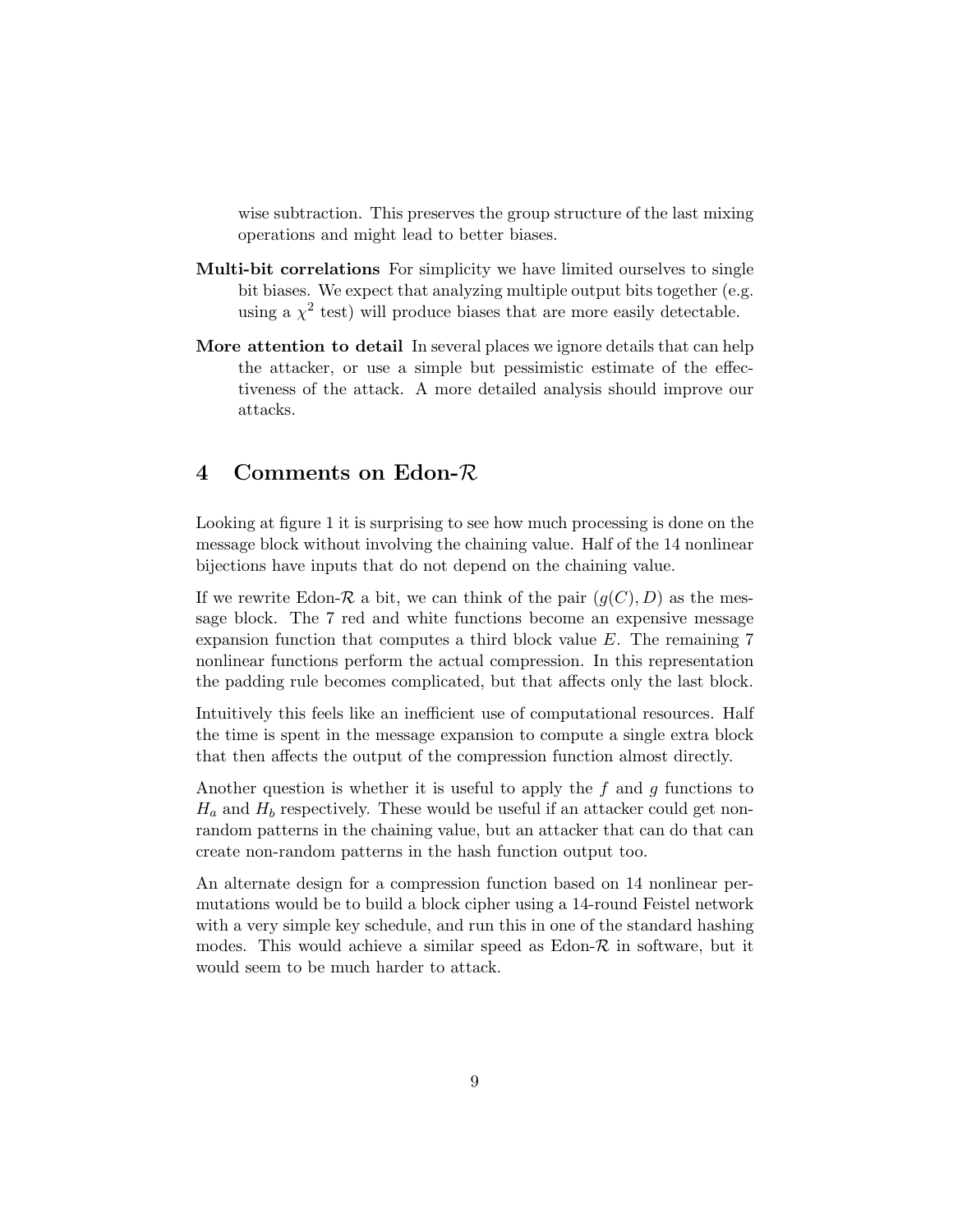### **4.1 Edon-***R***'s proof of security against differential cryptanalysis**

In [1] section 3.5 the Edon- $\mathcal R$  submitters provide a proof that Edon- $\mathcal R$  is secure against differential cryptanalysis. They show that a single bit difference in  $M_a$  or  $M_b$  will not lead to a detectable difference patterns in the output.

We believe this analysis is incomplete. It shows that a single-bit input difference does not lead to a detectable output difference, but it does not take differentials into account that start out with many bits, then narrow down to one or just a few bits halfway through the computation, and then fan out again. From experience we know that the highest probability differentials are often of this form, and the proof provides no upper bound on their probability.

Our attack is exactly of that form. We have a big difference in the message block which narrows down to a low Hamming-weight difference halfway through the computation.

## **5 Acknowledgements**

We would like to thank Danilo Gligoroski and the other members of the Edon- $R$  team for their encouragement and support. They were also kind enough to provide us with the description of the inverse *f* and *g* functions.

## **6 Conclusion**

Edon- $R$  has insufficient mixing between the message block and the chaining state. This leads to message differentials with detectable biases in the output, which can be used to recover the chaining state input to the last compression function if the attacker controls only the last message block. This breaks a variety of protocols and algorithms in which hash functions are used.